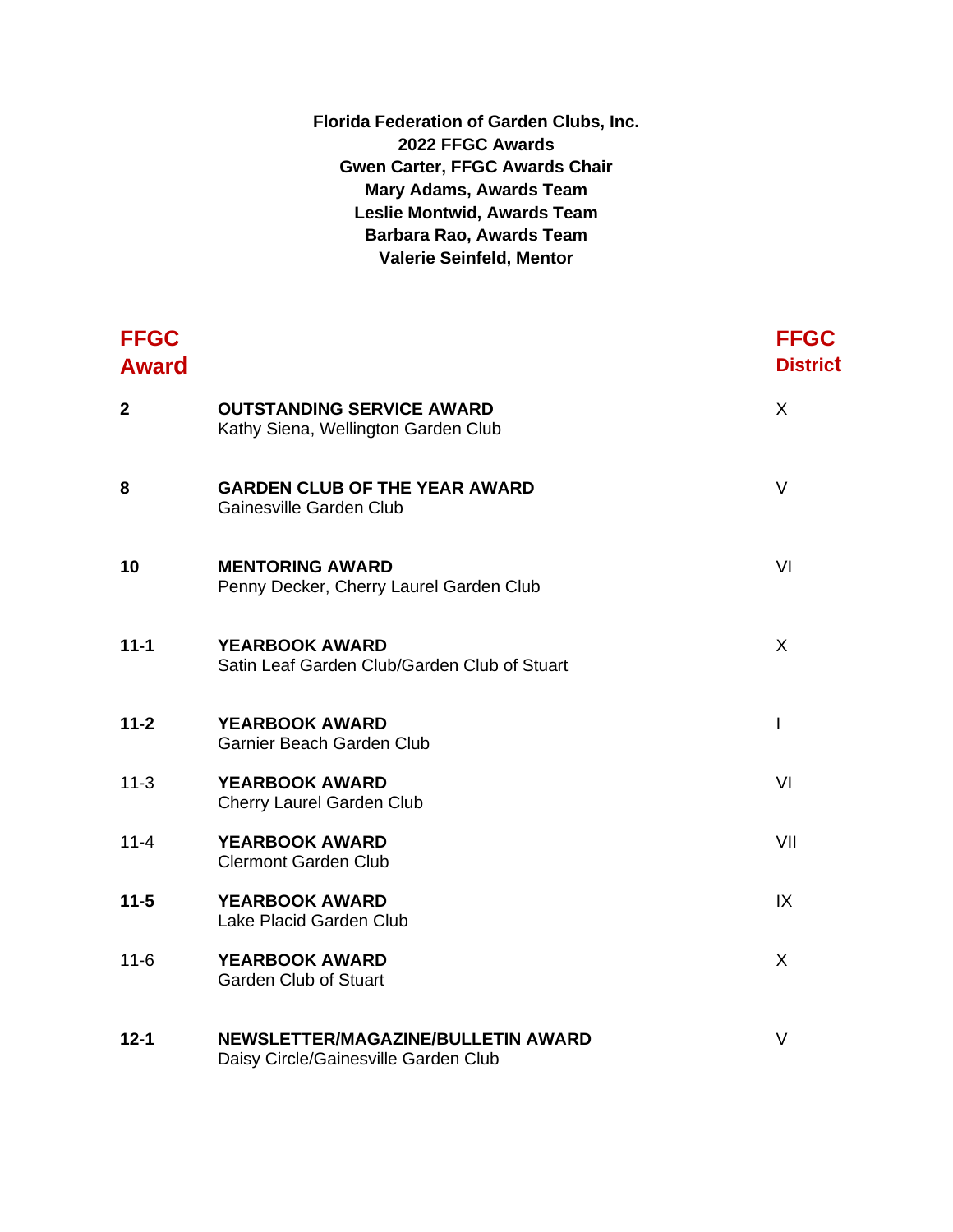| $12 - 3$ | NEWSLETTER/MAGAZINE/BULLETIN AWARD<br>Punta Gorda Garden Club.                                                                       | IX   |
|----------|--------------------------------------------------------------------------------------------------------------------------------------|------|
| $12 - 4$ | NEWSLETTER/MAGAZINE/BULLETIN AWARD<br>New Smyrna Beach Garden Club                                                                   | VI   |
| $12 - 5$ | NEWSLETTER/MAGAZINE/BULLETIN AWARD<br><b>FFGC District VI</b>                                                                        | VI   |
| $13 - 1$ | <b>PUBLICATION AWARD</b><br>Daisy Circle/Gainesville Garden Club                                                                     | V    |
| $14-2$   | <b>DEPALMA/SILLIK WEBSITE AWARD</b><br>Rio Lindo Garden Club                                                                         | X    |
| $14 - 4$ | <b>DEPALMA/SILLIK WEBSITE AWARD</b><br>Garden Club of Cape Coral                                                                     | IX   |
| $14A-4$  | <b>FACEBOOK AWARD</b><br><b>Garden Club of Stuart</b>                                                                                | X    |
| $14A-5$  | <b>FACEBOOK AWARD</b><br>FFGC District IV.                                                                                           | IV   |
| $15 - 1$ | <b>GARDEN THERAPY GERIATRIC &amp; EXCEPTIONAL AWARD</b><br>Old Fashioned Garden Circle/<br><b>Tampa Federation of Garden Circles</b> | VIII |
| $15 - 2$ | <b>GARDEN THERAPY GERIATRIC &amp; EXCEPTIONAL AWARD</b><br><b>Plant City Garden Club</b>                                             | VIII |
| $15 - 3$ | <b>GARDEN THERAPY GERIATRIC &amp; EXCEPTIONAL AWARD</b><br>Lake Placid Garden Club                                                   | IX   |
| $15 - 4$ | <b>GARDEN THERAPY GERRIATRIC &amp; EXCEPTIONAL AWARD</b><br>Green Thumb Garden Club, Inc.                                            | L    |
| $18 - 1$ | <b>HISTORIC PRESERVATION AWARD</b><br>Allamanda Circle/ Garden Club of Stuart                                                        | X.   |
| 29-A     | <b>COMMUNITY SERVICE DESIGN AWARD</b><br>Windermere Garden Club                                                                      | VII  |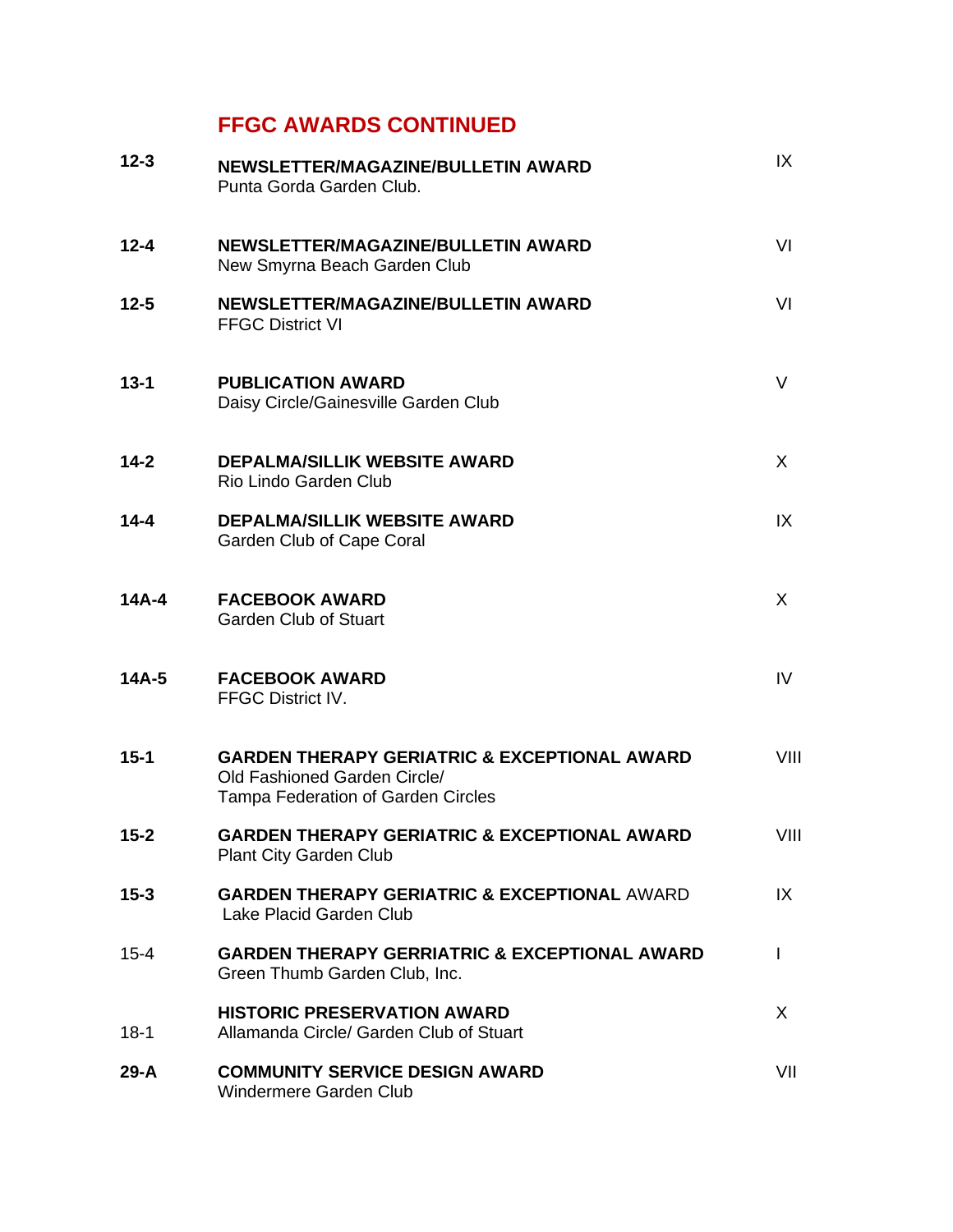| $29-B$   | <b>COMMUNITY SERVICE DESIGN AWARD</b><br>Bartram Garden Club                                                   | IV             |
|----------|----------------------------------------------------------------------------------------------------------------|----------------|
| $30 - 2$ | <b>COMMUNITY GARDENS AWARD</b><br>Founder's Circle/Tampa Federation of Garden Circles                          | VIII           |
| 31       | THE MADIRA BICKEL CIVIC ACHIEVEMENT AWARD<br>Old Fashioned Garden Circle/<br><b>Tampa Federation of Garden</b> | VIII           |
| $32 - 2$ | <b>PARK/ CITY PLANTING AWARD</b><br>Garden Club by the Sea                                                     | VI             |
| $32 - 3$ | <b>PARK/CITY PLANTING AWARD</b><br>Temple Terrace Garden Club                                                  | VIII           |
| $32 - 5$ | <b>PARK/CITY PLANTING AWARD</b><br>Linda Steele-Green/Plant City Garden Club                                   | VIII           |
| $33 - 2$ | CLYDE D. WARE AWARD FOR CIVIC DEVELOPMENT AWARD<br>Floral City, Garden Club                                    | V              |
| $36-1$   | <b>COMMUNITY SERVICE AWARD</b><br>Old Fashioned Garden Circle/<br>Tampa Federation of Garden                   | VIII           |
| $36 - 2$ | <b>COMMUNITY SERVICE AWARD</b><br><b>Clermont Garden Club</b>                                                  | VII            |
| $36 - 3$ | <b>COMMUNITY SERVICE AWARD</b><br>Garden Club of Cape Coral                                                    | IX             |
| $36 - 4$ | <b>COMMUNITY SERVICE AWARD</b><br>Gainesville Garden Club                                                      | V              |
| $37-1$   | <b>SCHOOL GROUNDS BEAUTIFICATION AWARD</b><br>Gardenia Garden Circle/<br><b>Tallahassee Garden Club</b>        | $\mathbf{III}$ |
| $38 - 4$ | CIVIC BEAUTIFICATION/GARDEN OF THE MONTH AWARD<br>The Garden Club at Palm Coast                                | VI             |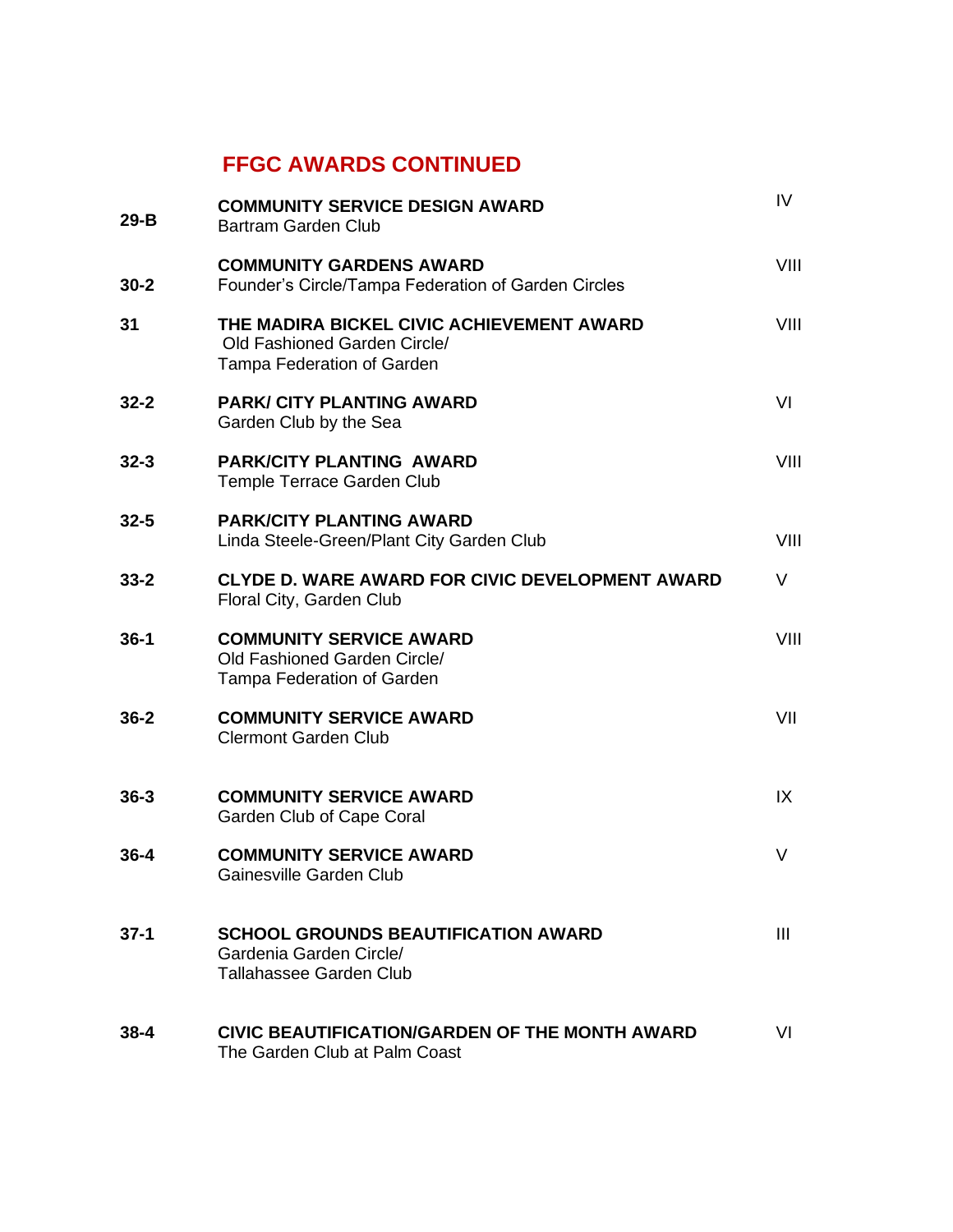| $39 - 2$ | <b>FFGC AWARDS CONTINUED</b>                                                                          |              |
|----------|-------------------------------------------------------------------------------------------------------|--------------|
|          | <b>ARBOR DAY CELEBRATION AWARD</b><br>Miami Beach Garden Club                                         | XII          |
| $39 - 4$ | <b>ARBOR DAY CELEBRATION AWARD</b><br>Tampa Federation of Garden Club Circles                         | VIII         |
| 40       | <b>ARLINGTON DOLLY MORRIS AWARD</b><br><b>Chrissy and Steve Wood</b><br><b>Wellington Garden Club</b> | X            |
| $43 - A$ | <b>BLUE STAR OR GOLD STAR FAMILIES' MEMORIAL MARKER</b><br><b>AWARD</b><br>Garden Club by the Sea     | VI           |
| $43-D$   | <b>BLUE STAR OR GOLD STAR FAMILIES' MEMORIAL MARKER</b><br><b>AWARD</b><br>Temple Terrace Garden Club | VIII         |
| 44-4     | <b>NATIVE PLANT LANDSCAPING AWARD</b><br>Garden Club of Cape Coral                                    | IX           |
| $46 - 4$ | <b>GARDEN TOUR AWARD</b><br>Lemon Bay Garden Club                                                     | VIII         |
| $47 - 4$ | <b>HABITAT FOR HUMANITY AWARD</b><br>Green Thumb Garden Club, Inc.                                    | $\mathsf{I}$ |
| $48 - 1$ | <b>FLOWERING TREE</b><br>The Old Fashioned Circle/<br><b>Tampa Federation of Garden Circles</b>       | VIII         |
| $50 - A$ | <b>ENVIRONMENTAL EDUCATION AWARD</b><br><b>Boco Raton Garden Club</b>                                 | $\mathsf{X}$ |
| $51 - 2$ | ENVIRONMENTAL EDUCATION INVOLVING YOUTH AWARD<br>Windermere Garden Club                               | VII          |
| $52 - 2$ | <b>WILDLIFE SURVIVAL AWARD</b><br>Founder's Circle/ Tampa Federation of Garden Circles                | VIII         |
| $55 - 3$ | <b>ELOISE SNIFFEN CONSERVATION AWARD</b><br>Lake Placid Garden Club                                   | IX           |
| $55 - 4$ | <b>ELOISE SNIFFEN CONSERVATION AWARD</b><br>Gainesville Garden Club                                   | V            |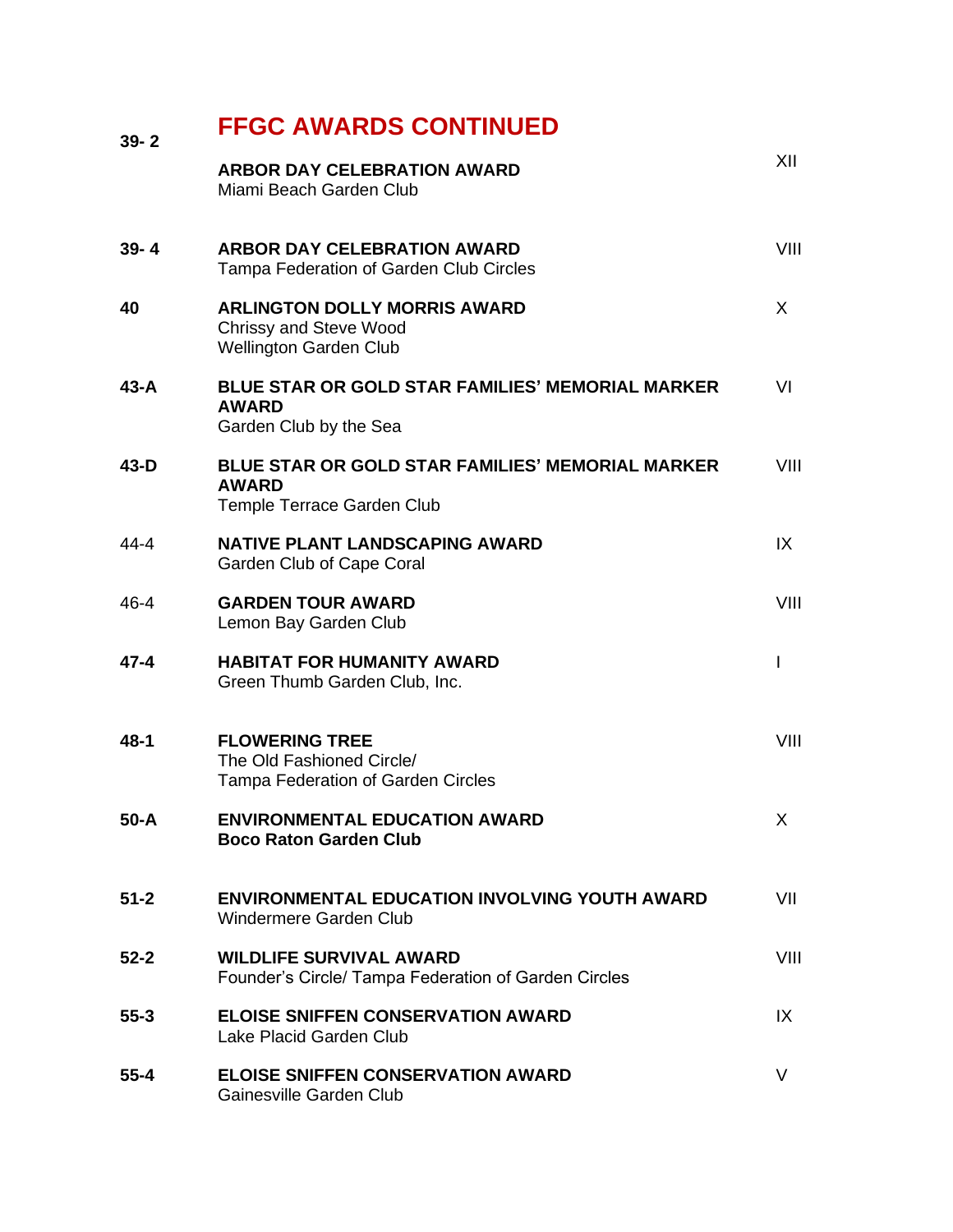| $56 - 2$ | <b>BUTTERFLY CONSERVATION AWARD</b><br><b>Clermont Garden Club</b>                                                       | VII    |
|----------|--------------------------------------------------------------------------------------------------------------------------|--------|
| $56 - 3$ | <b>BUTTERFLY CONSERVATION AWARD</b><br>Lake Placid Garden Club                                                           | IX     |
| $64 - A$ | <b>LIBRARY AWARD</b><br><b>Clermont Garden Club</b>                                                                      | VII    |
| 64-B     | <b>LIBRARY AWARD</b><br><b>Temple Terrace Garden Club</b>                                                                | VIII   |
| 65       | <b>CONVENTION DELEGATE</b><br>Joyce Drew/<br><b>Garden Club of St. Petersburg</b>                                        | VIII   |
| 66-2     | <b>NATIONAL GARDEN WEEK</b><br><b>Clermont Garden Club</b>                                                               | VII    |
| 66-3     | <b>NATIONAL GARDEN WEEK</b><br><b>Citrus Garden Club</b>                                                                 | $\vee$ |
| 66-4     | <b>NATIONAL GARDEN WEEK</b><br><b>Garden Club at Palm Coast</b>                                                          | VI     |
| 69-A     | DIGITAL PHOTOGRAPHY AWARD/LITTLE BLUE HERON<br>Linda Quisenberry/Founder's Circle/<br>Tampa Federation of Garden Circles | VIII   |
| $69 - B$ | DIGITAL PHOTOGRAPHY AWARD/BUTTERFLY HABITAT<br>Lois Kershner/ Temple Terrace Garden Club                                 | VIII   |
| 69-C     | <b>DIGITAL PHOTOGRAPHY AWARD/GOLDENROD</b><br>Holly Yocum/Daffodil Circle/Pioneer Garden Club                            | V      |
| 69-D     | <b>DIGITAL PHOTOGRAPHY AWARD/FLOWERING TREE</b><br>Sue Killion/Lemon Bay Garden Club                                     | VIII   |
| 69-E     | <b>DIGITAL PHOTOGRAPHY AWARD//PASSION FLOWER</b><br>Holly Yocum/ Daffodil Garden Circle/Pioneer Garden Club              | V      |
| 69-F     | DIGITAL PHOTOGRAPHY AWARD/PLANTS IN SPECIFIC GARDEN<br>Sue Killion/ Lemon Bay Garden Club                                | VIII   |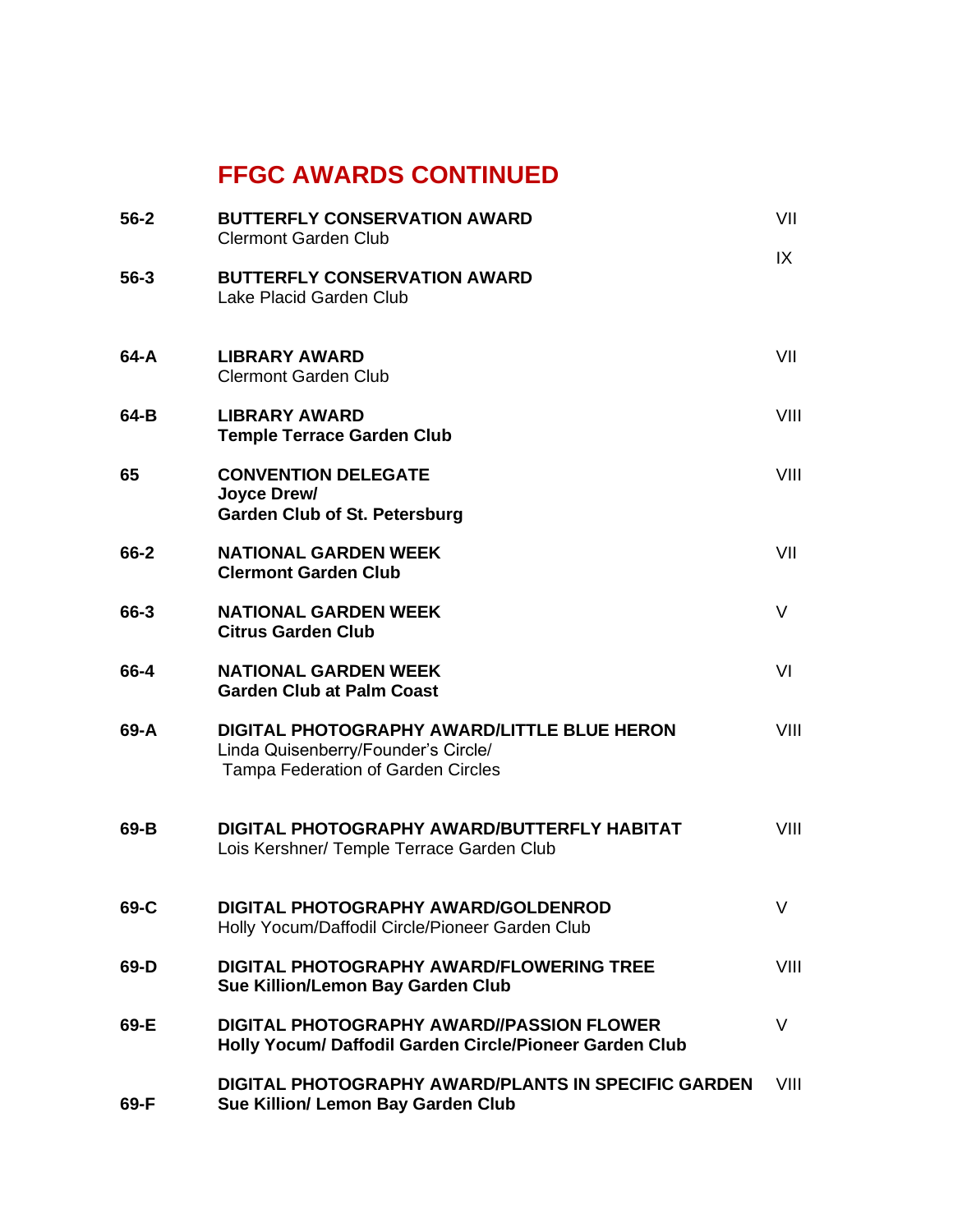| 71 | THE ELLA JOYCE BOALS PROGRAM AWARD<br>The Garden Club of Green Cove Springs                   | IV  |
|----|-----------------------------------------------------------------------------------------------|-----|
| 75 | <b>"FUN WITH FLOWERS" PROGRAM</b><br>Clermont Garden Club                                     | VII |
| 76 | <b>"FUN WITH FLOWERS" SERIES AWARD</b><br>Gainesville Garden Club                             | V   |
| 78 | <b>PARKS &amp; GROUNDS PROGRAM</b><br><b>Garden Club of Green Cove Springs</b>                | IV  |
| 80 | <b>ART IN BLOOM AWARD</b><br>Arjuna Dusherla & Shirin Nurami<br><b>Windermere Garden Club</b> | VII |

**D-8 DISTRICT HORTICULTURE AWARD IV** IV FFGC District IV

### **FLOWER SHOW ACHIEVEMENT & FLOWER SHOW RELATED AWARDS**

| <b>FFGC</b><br>107-B       | STANDARD FLOWER SHOW STAGED IN A PUBLIC BUILDING<br>Plant City Garden Club/" Wild and Wonderful Florida". | VIII |
|----------------------------|-----------------------------------------------------------------------------------------------------------|------|
| <b>FFGC</b><br>107-D       | <b>CLUB STANDARD FLOWER SHOW</b><br>Sarasota Garden Club/ "Garden to Table"                               | VIII |
| <b>FFGC</b><br><b>120A</b> | <b>FLOWER SHOW FOCAL AREA AWARD CLASS A</b><br>Plant City Garden Club                                     | VIII |
| <b>FFGC</b><br>$122-C$     | <b>NGC STANDARD FLOWER SHOW SCHEDULE</b><br><b>Plant City Garden Club</b>                                 | VIII |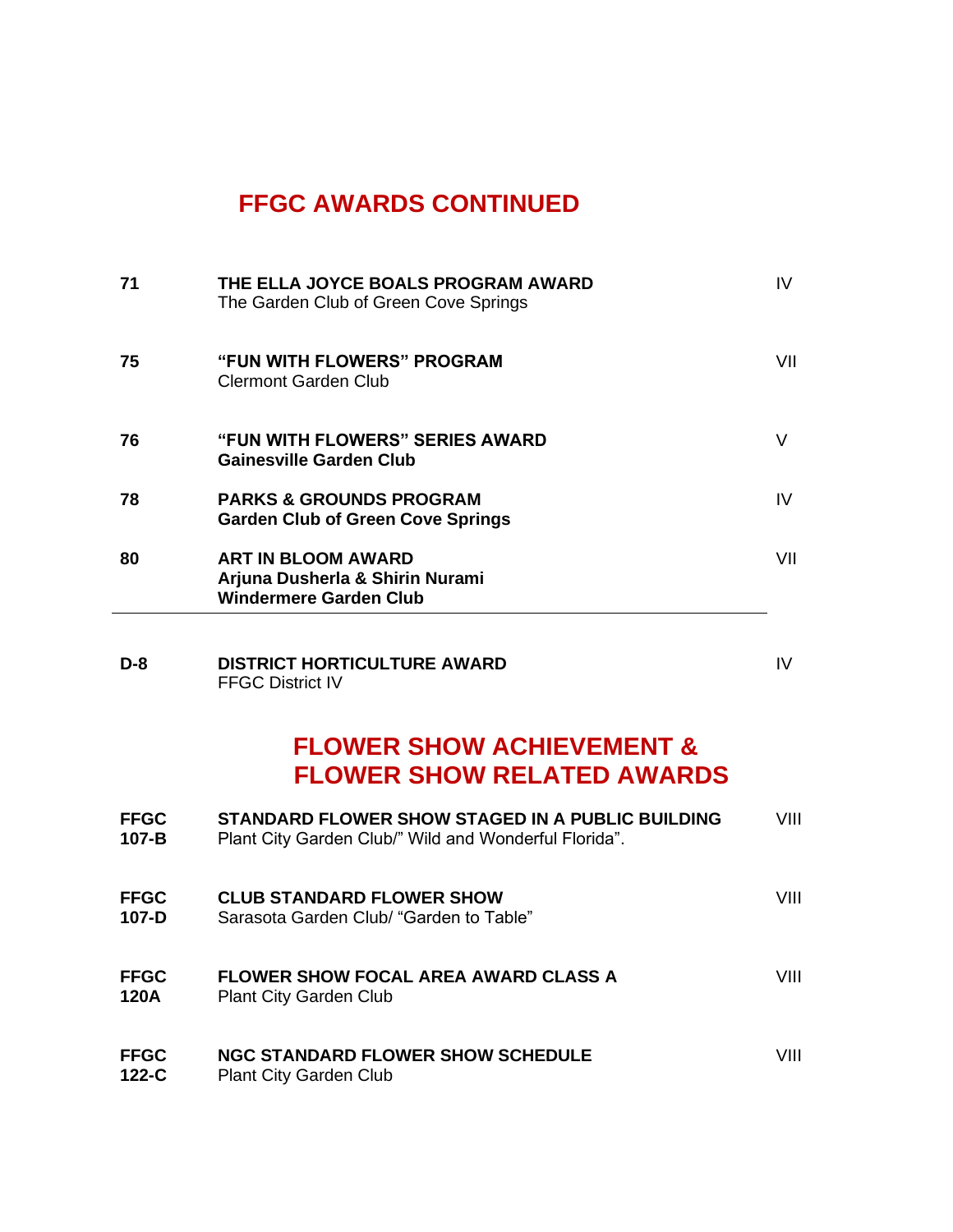|          | <b>FLOWER SHOW RELATED AWARDS CONTINUED</b>                                                                               | VIII |
|----------|---------------------------------------------------------------------------------------------------------------------------|------|
|          | FFGC 124 FLORALIA II DESIGNER'S CHOICE AWARD<br>Garden Club of St. Petersburg                                             |      |
|          | FFGC 126 ESTHER BROSCHE EDUCATIONAL EXHIBIT<br><b>Judy Der/Plant City Garden</b>                                          | VIII |
|          | FFGC 127 TABLE ARTISTRY AWARD<br>Barb Jacobson/Lemon Bay Garden Club                                                      | VIII |
|          | <b>FFGC 131 DISH GARDEN AWARD</b><br>Lucille Nelson /Garden Club of St Petersburg                                         | VIII |
|          | FFGC 133 FLORALIA VI BOTANICAL ARTS ARTISTIC CRAFTS AWARD<br>Karen Purdue/Lemon Bay Garden Club                           | VIII |
|          | <b>FFGC JUNIOR GARDENER AWARDS</b>                                                                                        |      |
| $J10-A$  | <b>CLASSROOM PROJECT</b><br>Ms. Booth's Class<br><b>Ribault Garden Club</b>                                               | IV.  |
| $J10-C$  | <b>PROJECT CLASSROOM</b><br>Sprigs Junior Gardener Program<br><b>Citrus Garden Club</b>                                   | V    |
| $J-11B$  | <b>LITTER CONTROL POSTER</b><br>David Quinn Citrus Garden Club/Garden Club                                                | IV   |
| $J-11C$  | <b>LITTER CONTROL POSTER</b><br>Audrey Langenmayr/Citrus Garden Club                                                      | V    |
| $J-13A$  | <b>JUNIOR GARDENERS/PRE-SCHOOL NATURE POSTERS AWARD</b><br>Pine Island Academy/ Ribault Garden Club                       | IV   |
| $J-13-B$ | <b>JUNIOR GARDENER'S NATURE PROGRAM</b><br>Pine Island Academy/ Ribault Garden Club                                       | IV   |
| $J-13C$  | <b>JUNIOR GARDENERS/PRE-SCHOOL NATURE POSTERS AWARD</b><br>Sprigs @ Rock Crusher/ Citrus Garden Club                      | V    |
| $J-14A$  | <b>WATER CONSERVATION-ENVIRONMENTAL POSTER CONTEST</b><br>Pine Island Academy/Ribault Garden Club                         | IV   |
| $J-14B$  | <b>WATER CONSERVATION-ENVIRONMENTAL POSTER CONTEST</b><br>Star Child Academy/ Mason Miller / Sweet Water Oaks Garden Club | VII  |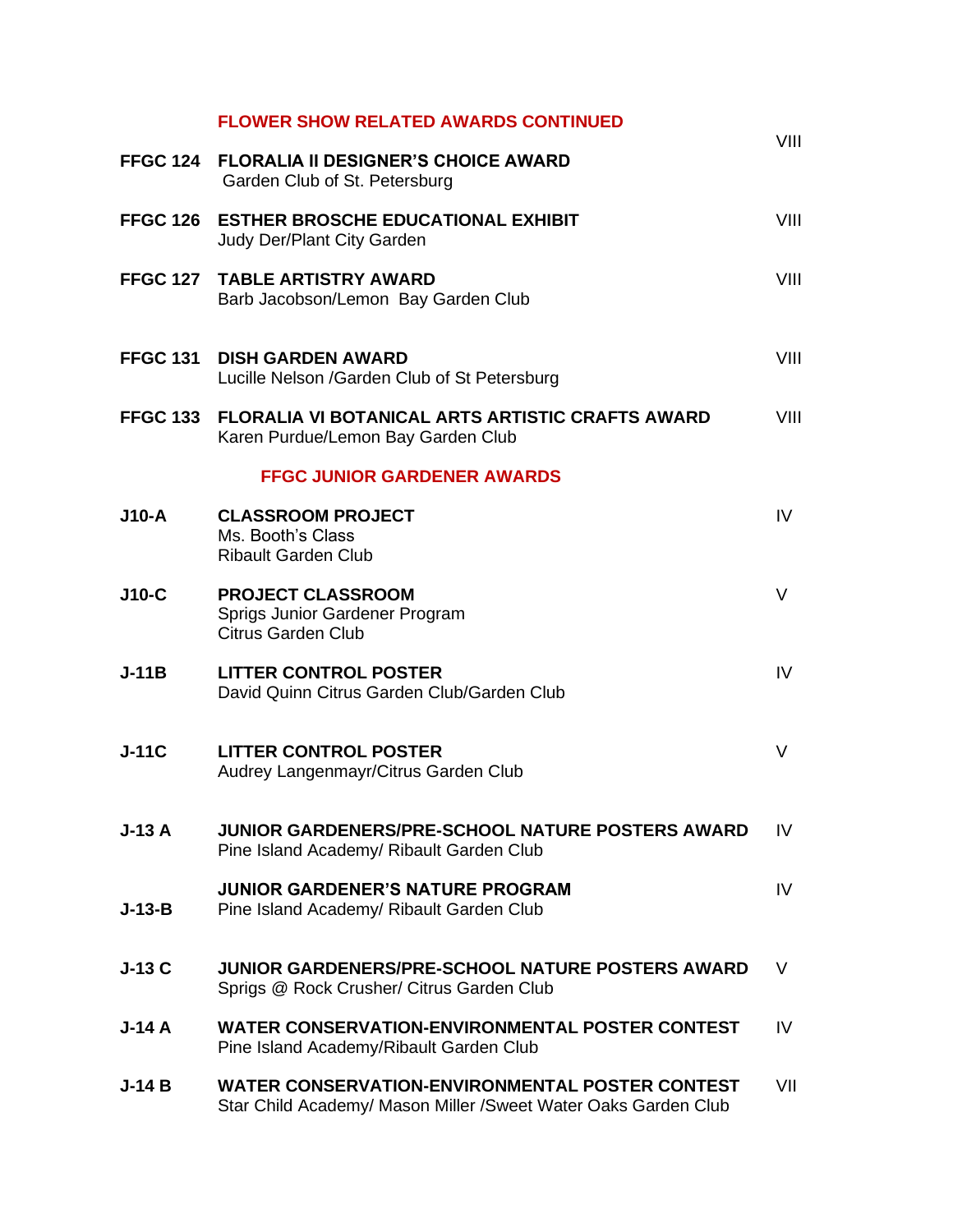### **FFGC JUNIOR GARDENER AWARDS CONTINUED**

| $J-14C$  | <b>WATER CONSERVATION-ENVIRONMENTAL POSTER CONTEST</b><br>Star Child Academy/ Cindy Lei/ Sweet Water Oaks Garden Club                     | VII |
|----------|-------------------------------------------------------------------------------------------------------------------------------------------|-----|
| $J-16A$  | <b>FIELD TRIP REPORT</b><br>Citrus Garden Club Sprigs/ Citrus Garden Club                                                                 | V   |
| $J-20B$  | <b>JUNIOR HORTICULTURE</b><br>Star Child Sweet Water/Sweet Water Oaks Garden Club                                                         | VII |
| $J-23B$  | <b>CHILDREN'S GARDENS</b><br>Pine Island Academy Stem Sophie Child/ Ribault Garden Club                                                   | IV  |
| $J-24$ D | <b>WILDFLOWER FOLDER</b><br>Citrus Garden Club Sprigs/ Everett Giannoscoli/<br><b>Citrus Garden Club</b>                                  | V   |
| $J-24F$  | <b>WILDFLOWER FOLDER</b><br>Star Child Academy/Oliva Hensley/<br>Sweet Water Oaks Garden Club                                             | VII |
| $J-26B$  | <b>NATIVE TREES OF FLORIDA</b><br>Citrus Garden Club Sprigs/ Everett Giannoscoli<br><b>Citrus Garden Club</b>                             | V   |
| $J-27D$  | <b>NATIVE TEES OF FLORIDA</b><br>Star Child Academy/ Abbagail Ogawa/<br>Sweet Water Oaks Garden Club                                      | VII |
| $J-30A$  | <b>MARGARET PACE BIRDS SEEN IN FLORIDA AWARD</b><br>J. Allen Axson Montessori/ Kaiden Watkins/<br><b>Ribault Garden Cub</b>               | IV  |
| $J-30B$  | <b>BIRDS IN FLORIDA</b><br>J. Allen Axson Montessori /Jackson Paschall                                                                    | IV. |
| $J-31 E$ | Ribault Garden Club<br><b>AQUATIC BIRDS IN FLORIDA</b><br>J. Allen Axson Montessori/ Braxton Sutton/<br><b>Ribault Garden Club</b>        | IV. |
| $J-31$ F | <b>AQUATIC BIRDS IN FLORIDA</b><br>Citrus Garden Club Sprigs/ Michael Olsen/<br><b>Citrus Garden Club</b>                                 | V   |
| $J-32B$  | <b>BUTTERFLY CONSERVATION FOLDER</b><br>Ms. Astran's 1 <sup>st</sup> Grade Class/ Pine Island Academy STEM/<br><b>Ribault Garden Club</b> | IV. |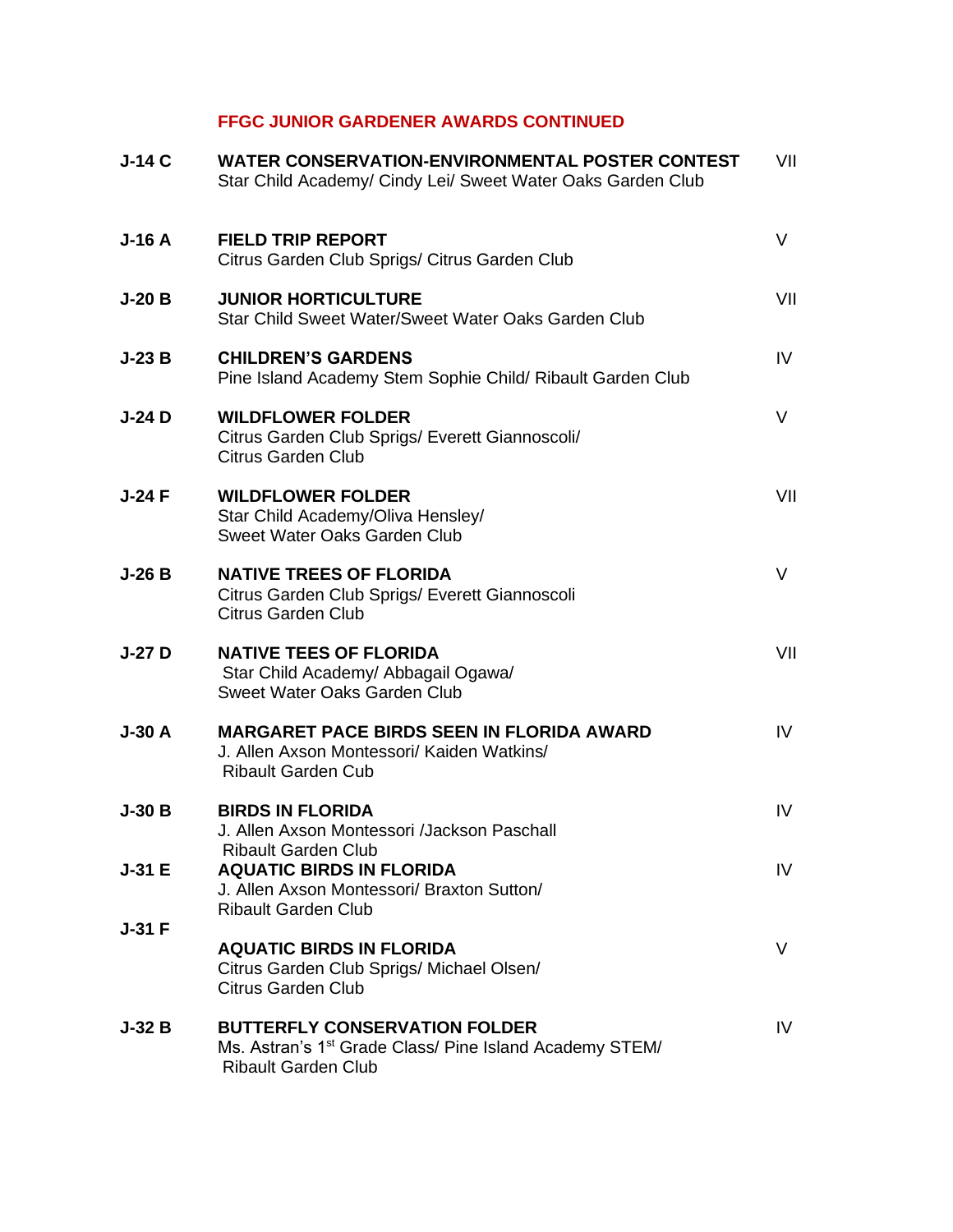### **FFGC JUNIOR GARDENER AWARDS CONTINUED**

| $J-33C$        | <b>PROTECTING POLLINATORS</b><br>Ms. Satterfield's 1 <sup>st</sup> Grade Class/Pine Island Academy STEM/ Ribault<br><b>Garden Club</b> | IV.  |
|----------------|----------------------------------------------------------------------------------------------------------------------------------------|------|
| $J-33G$        | <b>PROTECTING POLLINATORS</b><br>Makaya Marshal/I Pine Island Academy STEM<br><b>Ribault Garden Club</b>                               | IV   |
| $J-35B$        | <b>GARDEN INSECTS FOUND IN FLORIDA</b><br>Star Child Sweet Water Abbigail Ogawa/<br>Sweet Water Oaks Garden Club                       | VII  |
| $J-36C$        | <b>SHELLS IN FLORIDA</b><br>Star Child Sweet Water Hailey Goodwin/<br>Sweet Water Oaks Garden Club                                     | VII  |
| <b>J-40 A1</b> | <b>JUNIOR ACHIEVEMENT</b><br><b>Robinson Elementary Junior Gardeners</b><br>Plant City Garden Club                                     | VIII |
| <b>J-40 A2</b> | <b>JUNIOR ACHIEVEMENT</b><br>Robinson Elementary Junior Gardeners<br>Plant City Garden Club                                            | VIII |
|                | <b>NGC YOUTH POSTER &amp; POETRY CONTESTS</b>                                                                                          |      |
| <b>FFGC</b>    | NGC SMOKEY BEAR/WOODSY OWL POSTER CONTEST<br><b>IST GRADE</b><br>Kaelynee Ringle/ Garden Club of Crystal River                         | V    |
| <b>FFGC</b>    | NGC SMOKEY BEAR/WOODSY OWL POSTER CONTEST<br><b>2ND GRADE</b><br>Olivia Delarco/Garden Club of Crystal River                           | V    |
| <b>FFGC</b>    | NGC SMOKEY BEAR/ WOODSY OWL POSTER CONTEST<br><b>3RD GRADE</b><br>Jose Perez "Joey"/ Garden Club of Crystal River                      | V    |
| <b>FFGC</b>    | <b>NGC SMOKEY BEAR/ WOODSY OWL POSTER CONTEST</b><br><b>4TH GRADE</b><br>Liam Galloway,/Garden Club of Crystal River                   | V    |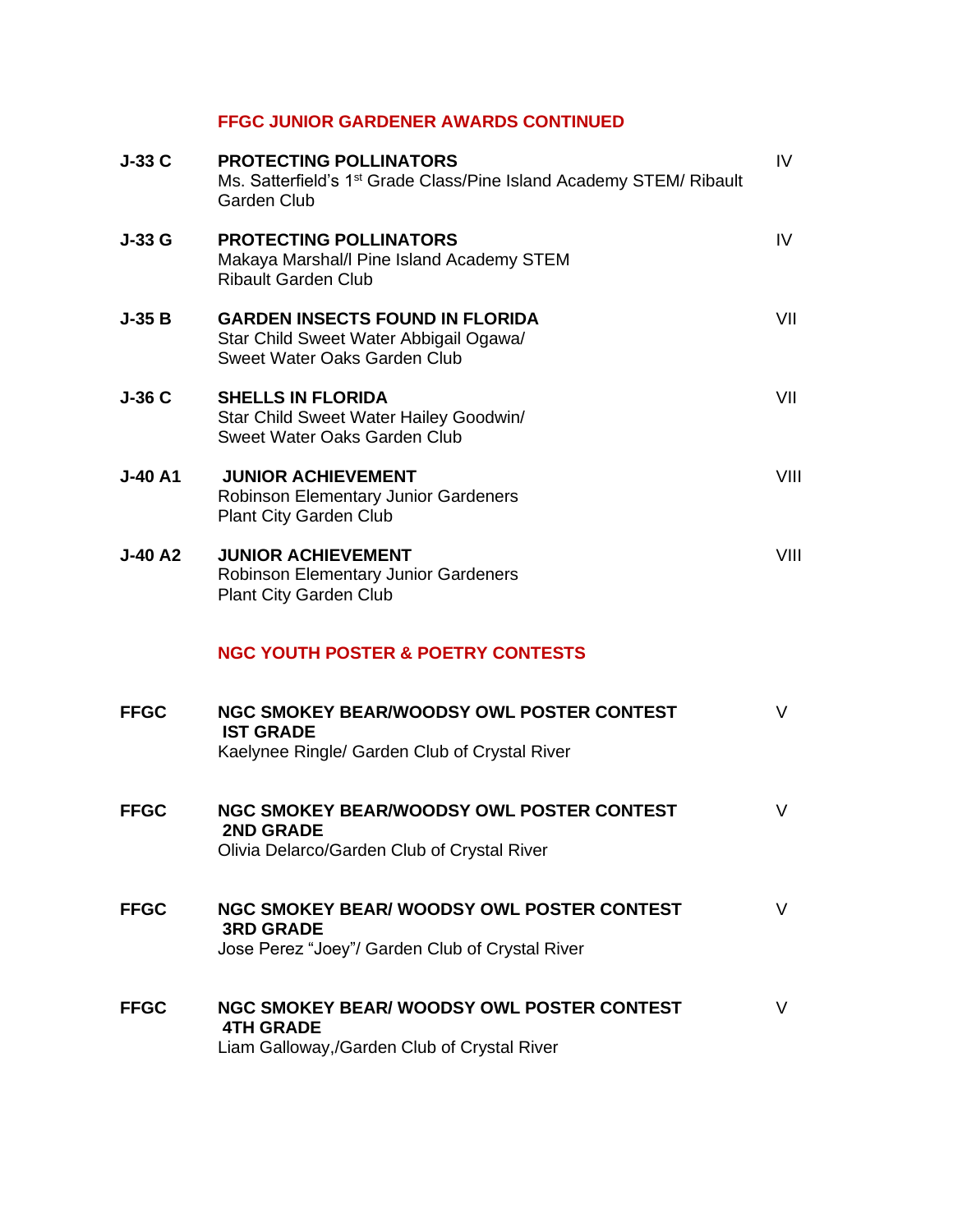#### **NGC YOUTH POSTER & POETRY CONTESTS CONTINUED**

| <b>FFGC</b> | NGC SMOKEY BEAR/ WOODSY OWL POSTER CONTEST<br><b>5TH GRADE</b><br>Alexis Mc Bride/ Garden Club of Crystal River    | V  |
|-------------|--------------------------------------------------------------------------------------------------------------------|----|
| <b>FFGC</b> | <b>NGC POETRY CONTEST</b><br><b>GRADE 2 "Everyday"</b><br>Benjamin McCollum/ Ribault Garden Club                   | IV |
| <b>FFGC</b> | <b>NGC POETRY CONTEST</b><br><b>GRADE 3</b><br>"The Songbirds Sing with You"<br>Jocelyn Nowak/ Ribault Garden Club | IV |
| <b>FFGC</b> | <b>NGC POETRY CONTEST</b><br><b>GRADE 6</b> "Following the Sun"<br>Joseph Zaden/fort Lauderdale Garden Club        | XI |
| <b>FFGC</b> | <b>NGC POETRY CONTEST</b><br><b>GRADE 8 "MIGRATION"</b><br>Marian Zaden Fort Lauderdale Garden Club                | XI |
| <b>FFGC</b> | <b>NGC SCULPTURE CONTEST</b><br><b>GRADE 6</b><br>Joseph Zaden For Lauderdale Garden Club                          | XI |
| <b>FFGC</b> | <b>NGC SCULPTURE CONTEST</b><br><b>GRADE 7</b><br>Valentina Navarro Fort Lauderdale Garden Club                    | XI |
| <b>FFGC</b> | <b>NGC SCULPTURE CONTEST</b><br><b>GRADE 8</b><br>Jonathan Espinoza Fort Lauderdale Garden Club                    | XI |

# **2021 – 2022 DEEP SOUTH GARDEN CLUBS, INC. AWARDS**

# **Award #2—Historic Preservation and/or Restoration in Landscaping Small (20 members and under)**

| 1st Allamanda Circle of the  |            |  |
|------------------------------|------------|--|
| <b>Garden Club of Stuart</b> | Stuart, FL |  |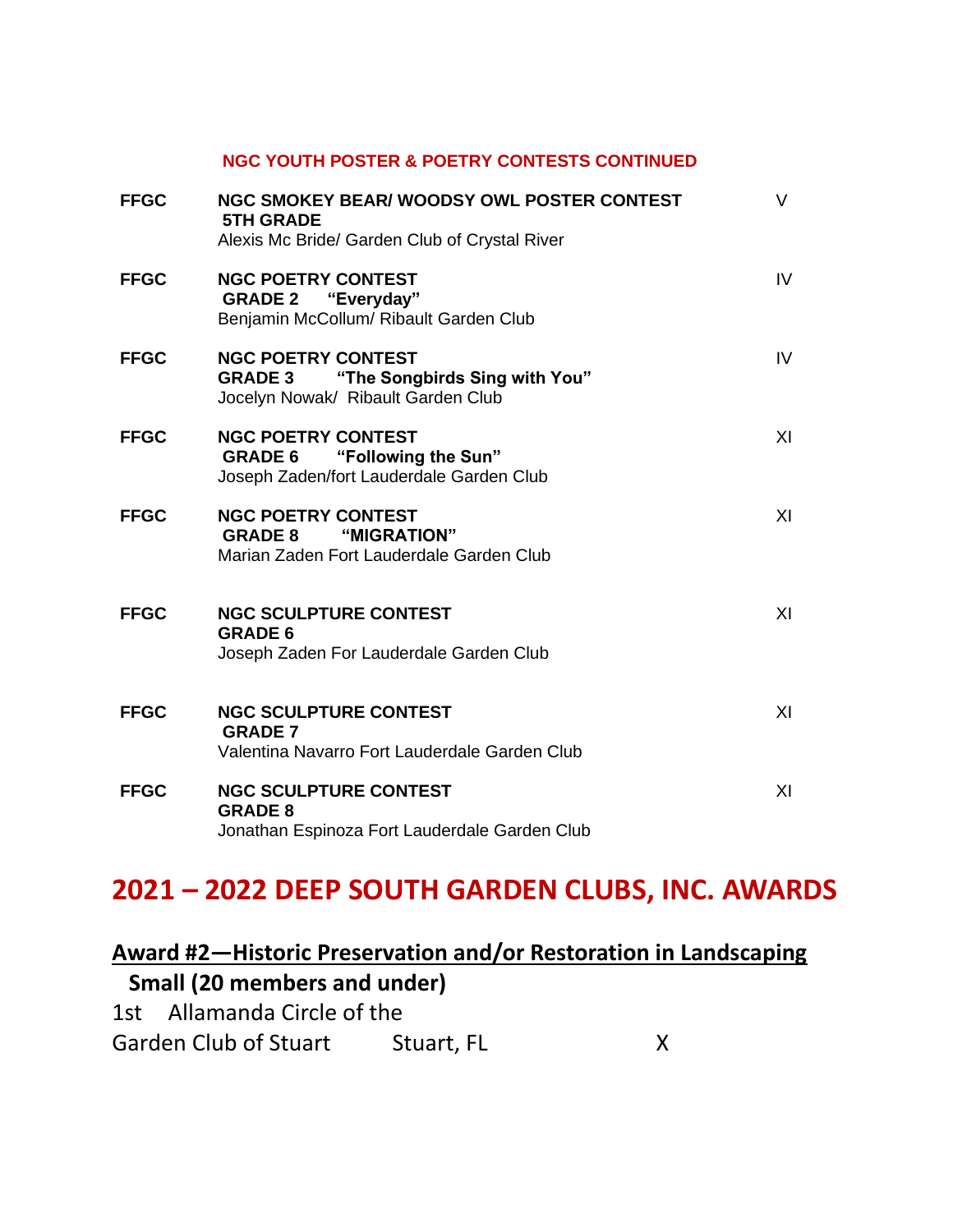| <b>Award #3 Public Relations</b>                       |                 |      |
|--------------------------------------------------------|-----------------|------|
| <b>Small (20 members and under)</b>                    |                 |      |
| 3rd The Old Fashioned Garden Club                      | Tampa, FL       | VIII |
|                                                        |                 |      |
| Large (51 members and over)<br>2ndClermont Garden Club |                 | VII  |
|                                                        | Clermont, FL    |      |
| <b>Award #7-Tree Planting</b>                          |                 |      |
| Small (20 members & under)                             |                 |      |
| 2nd The Old Fashioned Garden Club                      | Tampa, FL       | VIII |
| <b>Award #8-Special Achievement</b>                    |                 |      |
| Large (51 members and over)                            |                 |      |
| 3rd Boca Raton Garden Club                             | Boca Raton, FL  | X    |
| <b>Award #10 Landscape Design</b>                      |                 |      |
| Large (51 members and over)                            |                 |      |
| 2nd Garden Club of Cape Coral                          | Cape Coral, FL  | IX   |
| <b>Award #13 Environmental Education</b>               |                 |      |
| <b>Medium (21-50 members)</b>                          |                 |      |
| <b>HM</b> Windermere Garden Club                       | Windermere, FL  | VII  |
| <b>Award #14 Butterfly Conservation</b>                |                 |      |
| Large (51 members and over)                            |                 |      |
| HM Clermont Garden Club                                | Clermont, FL    | VII  |
| <b>Award #16- Adopt-A-Park</b>                         |                 |      |
| Medium (21-50 members)                                 |                 |      |
| Garden Club by the Sea<br>3rd                          | Indialantic, FL | VI   |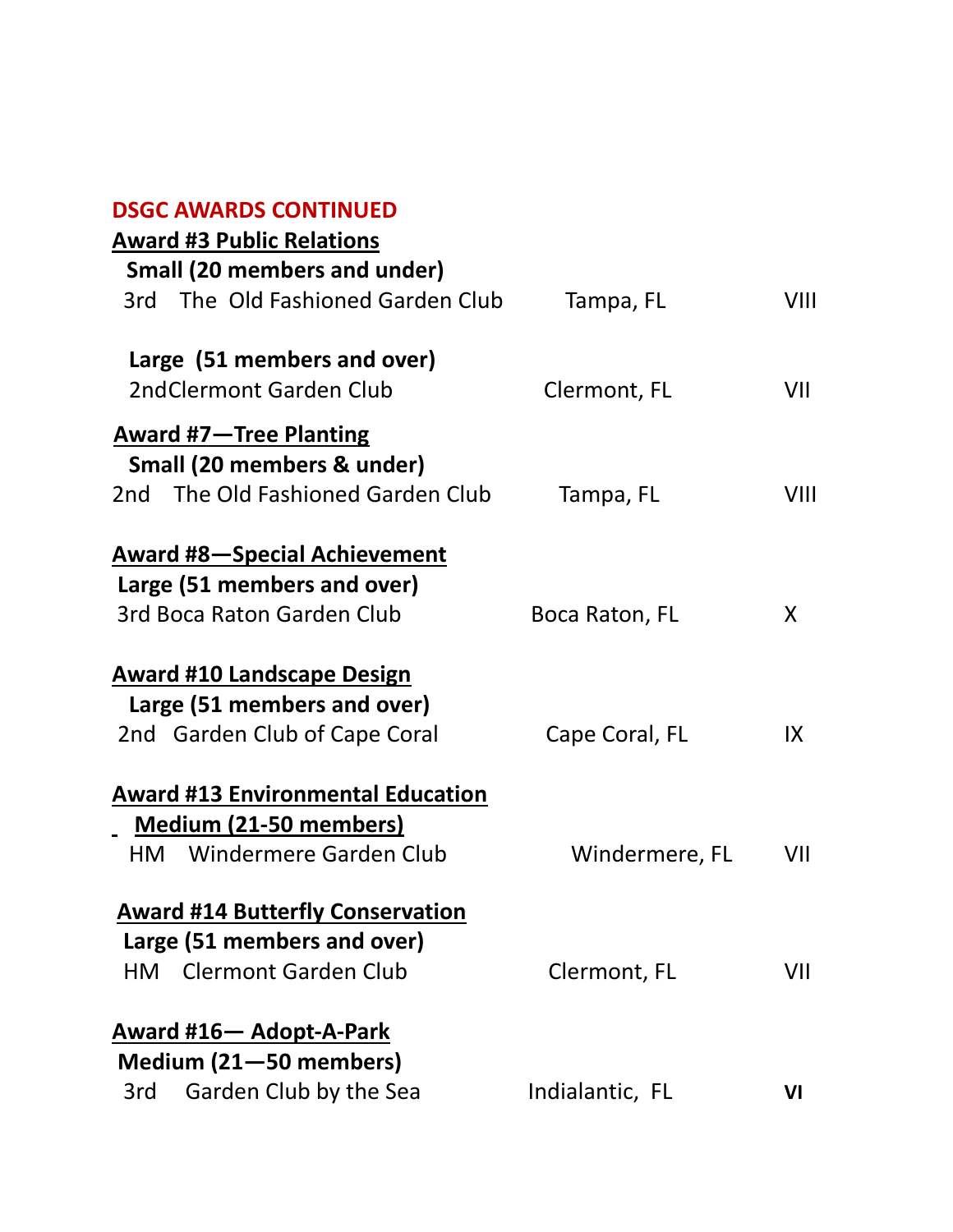|              | Award #16 – Adopt - A-Park               |                    |      |
|--------------|------------------------------------------|--------------------|------|
|              | Large (51 members and over)              |                    |      |
| 3rd          | Temple Terrace Garden Club               | Temple Terrace, FL | VIII |
|              | <b>Award #21-Conservation</b>            |                    |      |
|              | Large (51 members and over)              |                    |      |
|              | 2nd Lake Placid Garden Club              | Lake Placid, FL    | IX   |
|              | Award #23-Arbor Day                      |                    |      |
|              | Large (51 members and over)              |                    |      |
|              | 3rd Miami Beach Garden Club              | Hialeah, FL        | XII  |
|              | Award #23 – Arbor Day                    |                    |      |
|              | <b>Councils (Large)</b>                  |                    |      |
| $1^{\rm st}$ | Tampa Federation of Garden Clubs         | Tampa, FL          | VIII |
|              | <b>Award #25-Roadside Beautification</b> |                    |      |
|              | Large (51 members and over)              |                    |      |
| 2nd -        | Gainesville Garden Club                  | Gainesville, FL    | V    |

# **Award #26 Deep South Mentor of the Year PLAQUE**

# **Penny Decker**

# **Cherry Laurel Garden Club VI**

# **The Florida Federation of Garden Clubs, Inc.**

# **Award #30- Member Award of Honor PLAQUE Mary Whisler**

 **The Garden Club of Crystal River V**

**Florida Federation of Garden Clubs, Inc.**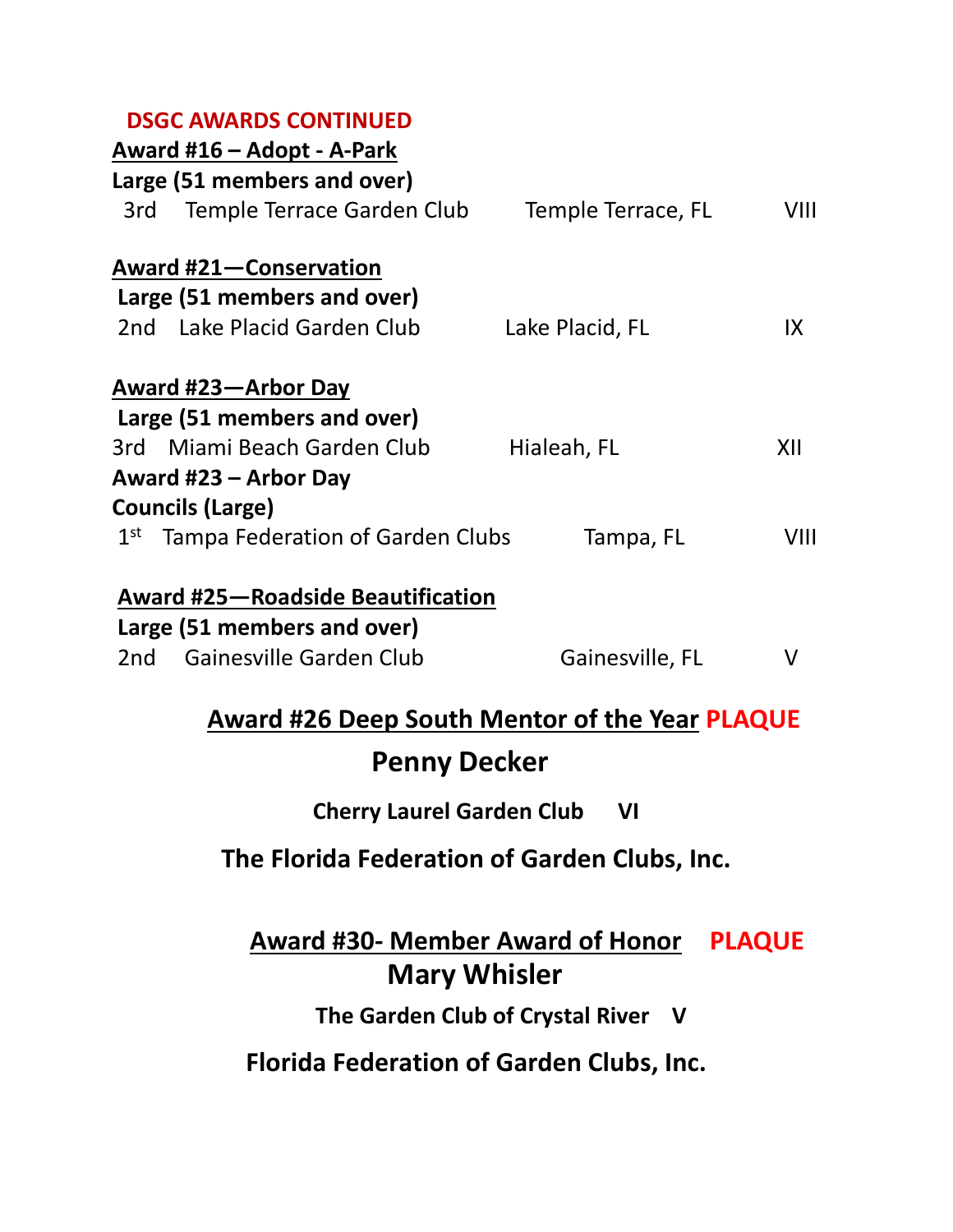## **Award #31 DSGC Yearbook**

|  | 1. Club (under 20 members)    |                       |    |
|--|-------------------------------|-----------------------|----|
|  | 2nd Satin Leaf Circle of the  |                       |    |
|  | Garden Club of Stuart, Inc.   | Stuart, FL            |    |
|  | 2. Club (20-29 members)       |                       |    |
|  | 2nd Garnier Beach Garden Club | Fort Walden Beach, FL |    |
|  | 3. Club (30-44 members)       |                       |    |
|  | 1st Cherry Laurel Garden Club | Daytona Beach, FL     | VI |
|  | 6. Club (100-299 members)     |                       |    |
|  | 2nd The Garden Club of Stuart | Stuart, FL            |    |

# **Youth Poetry Contest "Sing with the Songbirds"**

| (2 <sup>nd</sup> Grade)                                          |    |
|------------------------------------------------------------------|----|
| Benjamin McCollum/Ribault Garden Club Jacksonville, FL IV<br>3rd |    |
| (3rd Grade)                                                      |    |
| 3rd Jocelyn Nowak/Ribault Garden Club<br>Jacksonville, FL        | IV |
| (6th Grade)                                                      |    |
| 1st Joseph Zaden/Fort Lauderdale Garden Club                     |    |
| Fort Lauderdale, FL                                              | XI |
| (8th Grade)                                                      |    |
| 2nd Marian Zaden/Fort Lauderdale Garden Club                     |    |
| Ft. Lauderdale, FL                                               | ΧI |
|                                                                  |    |